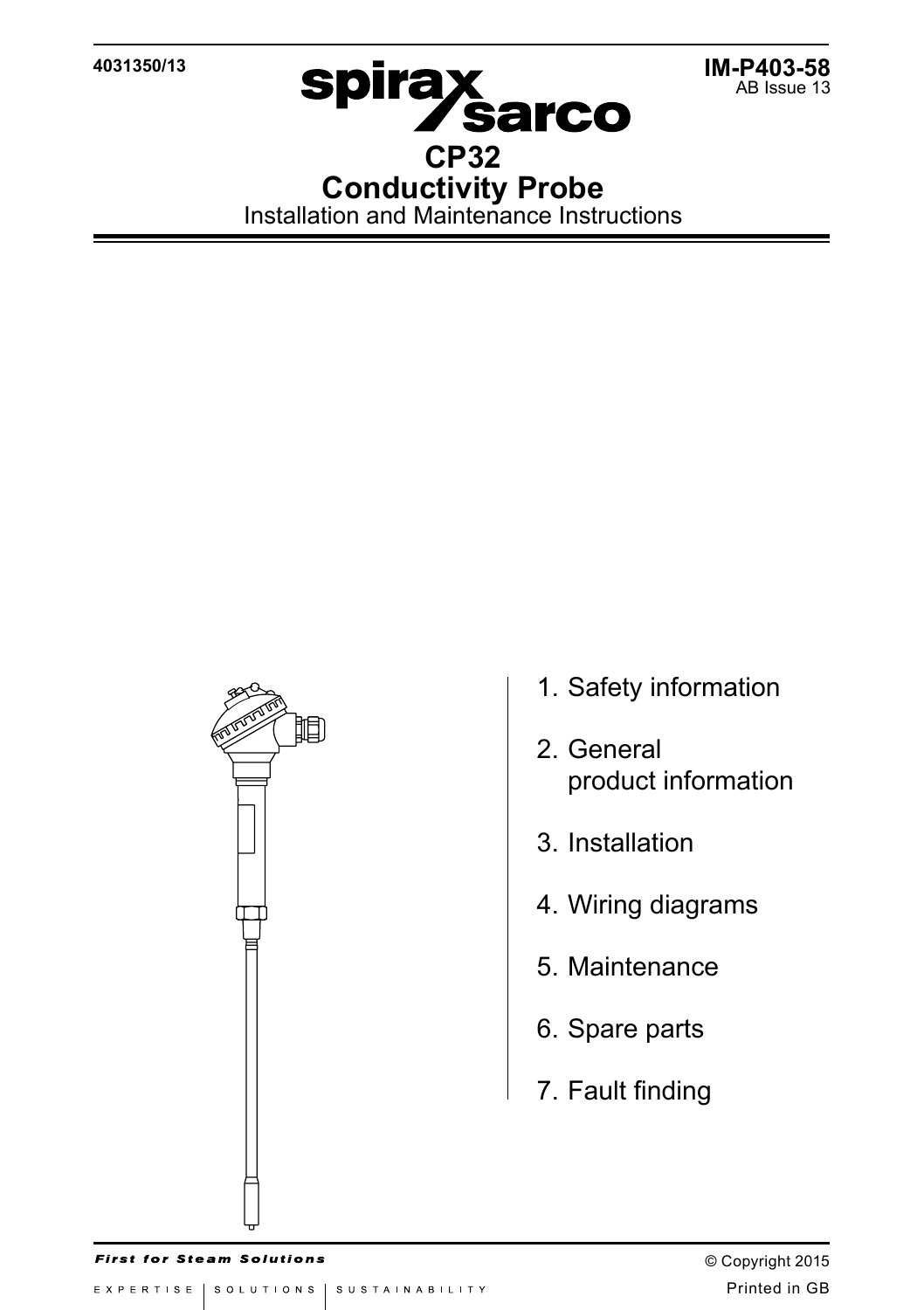# **1. Safety information**

**Safe operation of these products can only be guaranteed if they are properly installed, commissioned, used and maintained by qualified personnel (see Section 1.11) in compliance with the operating instructions. General installation and safety instructions for pipeline and plant construction, as well as the proper use of tools and safety equipment must also be complied with.**

**Do not install the probe outdoors without additional weather protection.**

**Drain/ vent holes must be kept clean - do not cover.**

#### **1.1 Intended use**

**Referring to the Installation and Maintenance Instructions, name-plate and Technical Information Sheet, check that the product is suitable for the intended use / application. The products comply with the requirements of the European Pressure Equipment Directive 97 / 23 /EC and fall within category 'SEP'. It should be noted that products** within this category are required by the directive not to carry the  $\epsilon$  mark.

- **i) The products have been specifically designed for use on steam and water, which are in Group 2 of the above mentioned Pressure Equipment Directive. The products' use on other fluids may be possible but, if this is contemplated, Spirax Sarco should be contacted to confirm the suitability of the product for the application being considered.**
- **ii) Check material suitability, pressure and temperature and their maximum and minimum values. If the maximum operating limits of the product are lower than those of the system in which it is being fitted, or if malfunction of the product could result in a dangerous overpressure or overtemperature occurrence, ensure a safety device is included in the system to prevent such over-limit situations.**
- **iii) Determine the correct installation situation and direction of fluid flow.**
- **iv) Spirax Sarco products are not intended to withstand external stresses that may be induced by any system to which they are fitted. It is the responsibility of the installer to consider these stresses and take adequate precautions to minimise them.**
- **v) Remove protection covers from all connections and protective film from all name-plates, where appropriate, before installation on steam or other high temperature applications.**

#### **1.2 Access**

**Ensure safe access and if necessary a safe working platform (suitably guarded) before attempting to work on the product. Arrange suitable lifting gear if required.**

### **1.3 Lighting**

**Ensure adequate lighting, particularly where detailed or intricate work is required.**

### **1.4 Hazardous liquids or gases in the pipeline**

**Consider what is in the pipeline or what may have been in the pipeline at some previous time. Consider: flammable materials, substances hazardous to health, extremes of temperature.**

#### **1.5 Hazardous environment around the product**

**Consider: explosion risk areas, lack of oxygen (e.g. tanks, pits), dangerous gases, extremes of temperature, hot surfaces, fire hazard (e.g. during welding), excessive noise, moving machinery.**

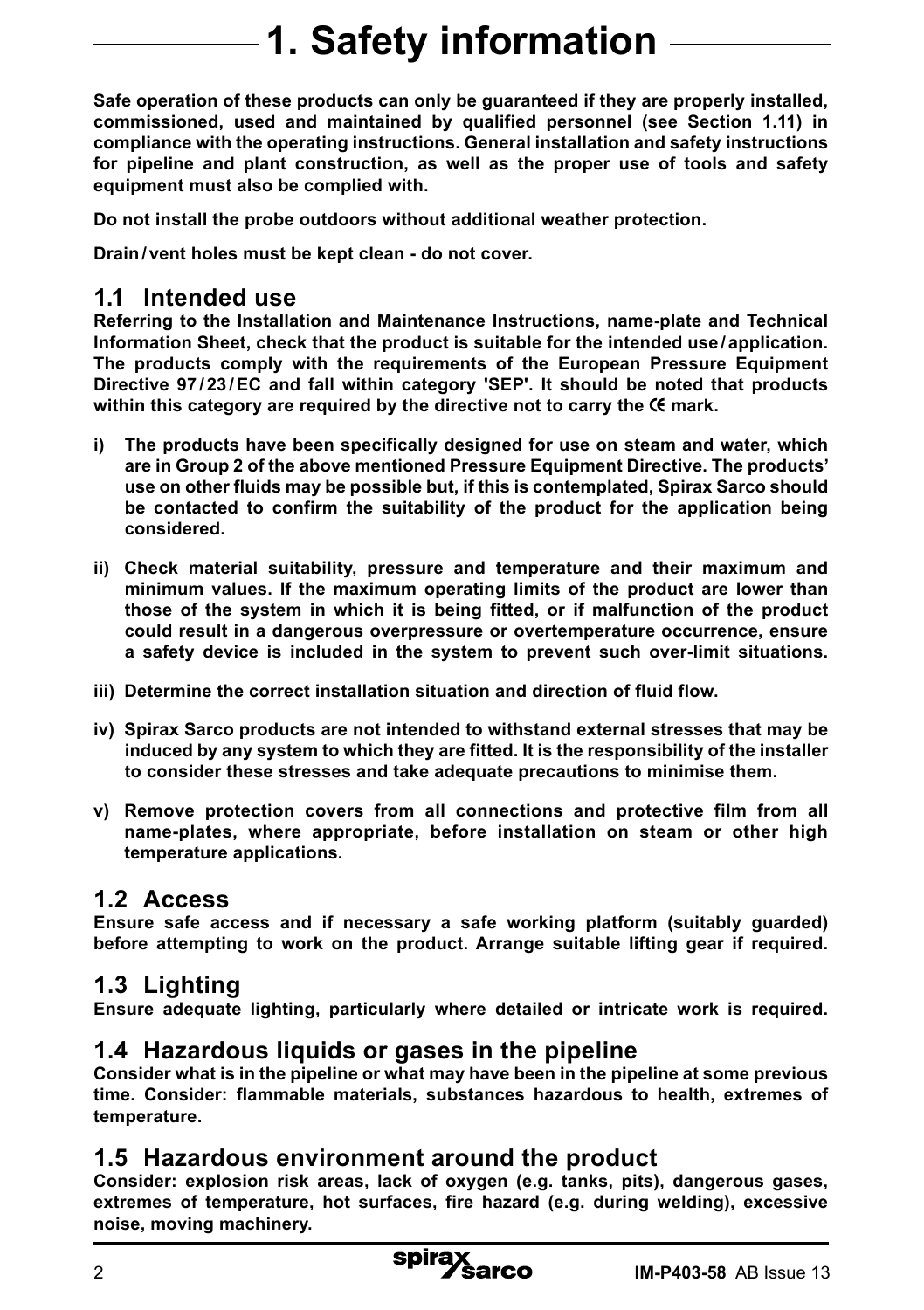# **1.6 The system**

**Consider the effect on the complete system of the work proposed. Will any proposed action (e.g. closing isolation valves, electrical isolation) put any other part of the system or any personnel at risk?** 

**Dangers might include isolation of vents or protective devices or the rendering ineffective of controls or alarms. Ensure isolation valves are turned on and off in a gradual way to avoid system shocks.**

#### **1.7 Pressure systems**

**Ensure that any pressure is isolated and safely vented to atmospheric pressure. Consider double isolation (double block and bleed) and the locking or labelling of closed valves. Do not assume that the system has depressurised even when the pressure gauge indicates zero.**

### **1.8 Temperature**

**Allow time for temperature to normalise after isolation to avoid danger of burns.**

**If parts made from the PTFE have been subjected to a temperature approaching 260°C (500°F) or higher, they will give off toxic fumes, which if inhaled are likely to cause temporary discomfort. It is essential for a no smoking rule to be enforced in all areas where PTFE is stored, handled, or processed as persons inhaling the fumes from burning tobacco contaminated with PTFE particles can develop 'polymer fume fever'.**

### **1.9 Tools and consumables**

**Before starting work ensure that you have suitable tools and/or consumables available. Use only genuine Spirax Sarco replacement parts.**

### **1.10 Protective clothing**

**Consider whether you and/or others in the vicinity require any protective clothing to protect against the hazards of, for example, chemicals, high/low temperature, radiation, noise, falling objects, and dangers to eyes and face.**

### **1.11 Permits to work**

**All work must be carried out or be supervised by a suitably competent person. Installation and operating personnel should be trained in the correct use of the product according to the Installation and Maintenance Instructions.**

**Where a formal 'permit to work' system is in force it must be complied with. Where there is no such system, it is recommended that a responsible person should know what work is going on and, where necessary, arrange to have an assistant whose primary responsibility is safety.**

**Post 'warning notices' if necessary.**

# **1.12 Handling**

**Manual handling of large and/or heavy products may present a risk of injury. Lifting, pushing, pulling, carrying or supporting a load by bodily force can cause injury particularly to the back. You are advised to assess the risks taking into account the task, the individual, the load and the working environment and use the appropriate handling method depending on the circumstances of the work being done.**

# **1.13 Residual hazards**

**In normal use the external surface of the product may be very hot. If used at the maximum permitted operating conditions the surface temperature of some products may reach temperatures of 350°C (662°F).**

**Many products are not self-draining. Take due care when dismantling or removing the product from an installation (refer to 'Maintenance instructions').**

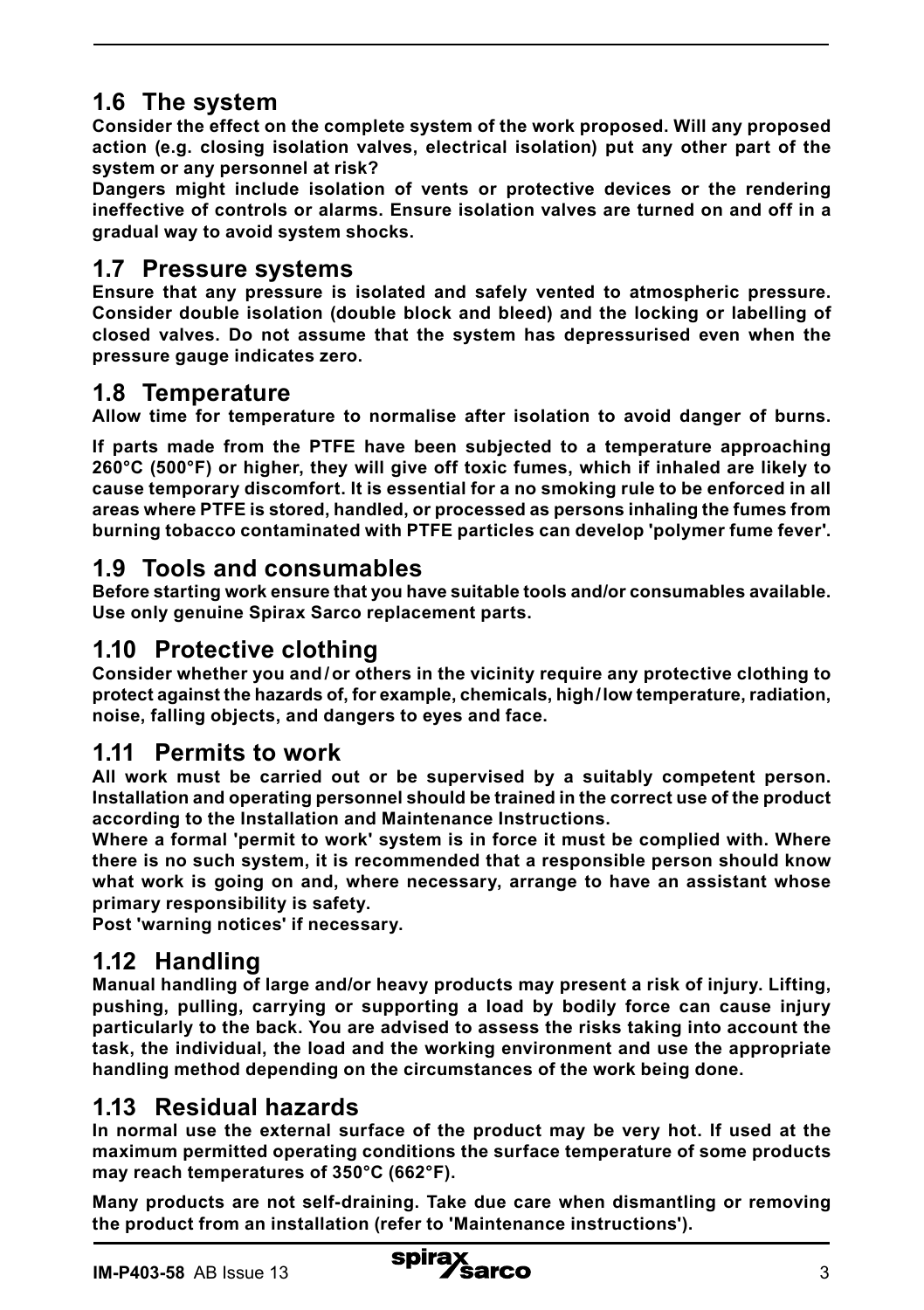## **1.14 Freezing**

**Provision must be made to protect products which are not self-draining against frost damage in environments where they may be exposed to temperatures below freezing point.**

#### **1.15 Disposal**

**Unless otherwise stated in the Installation and Maintenance Instructions, this product is recyclable and no ecological hazard is anticipated with its disposal providing due care is taken, except:**

#### **PTFE:**

- **- Can only be disposed of by approved methods, not incineration.**
- **- Keep PTFE waste in a separate container do not mix it with other rubbish, and consign it to a landfill site.**

#### **1.16 Returning products**

**Customers and stockists are reminded that under EC Health, Safety and Environment Law, when returning products to Spirax Sarco they must provide information on any hazards and the precautions to be taken due to contamination residues or mechanical damage which may present a health, safety or environmental risk. This information must be provided in writing including Health and Safety data sheets relating to any substances identified as hazardous or potentially hazardous.**

# **2. General product information**

# **2.1 Application**

The Spirax Sarco CP32 conductivity probe is used in conjunction with a controller to measure the conductivity (closely related to TDS) of water, usually in a steam boiler, for the purpose of monitoring and controlling blowdown.

# **2.2 Description**

The CP32 is supplied in three nominal tip lengths, and has a  $\frac{1}{8}$  BSP thread ( $\frac{1}{2}$  NPT available) for connecting to a Spirax Sarco probe elbow, a screwed flange, or directly into a boiler connection.

The CP32 has a built-in temperature sensor, and when used with an appropriate controller, is able to detect scaling. It also automatically initiates a probe conditioning cycle.

This causes any scale on the probe to become porous or disintegrate, allowing the probe to continue to sense at its original calibration level. **WARNING: This feature is not a substitute for a proper boiler water treatment regime. If scale is present on a probe, it indicates scaling is also occurring inside the boiler, and a competent water treatment specialist must be consulted to avoid a potentially dangerous situation.**

### **2.3 Available tip lengths mm (inches)**

300 (11.8), 500 (19.7) and 1 000 (39.4) **Note:** 1 000 mm probes must only be installed vertically.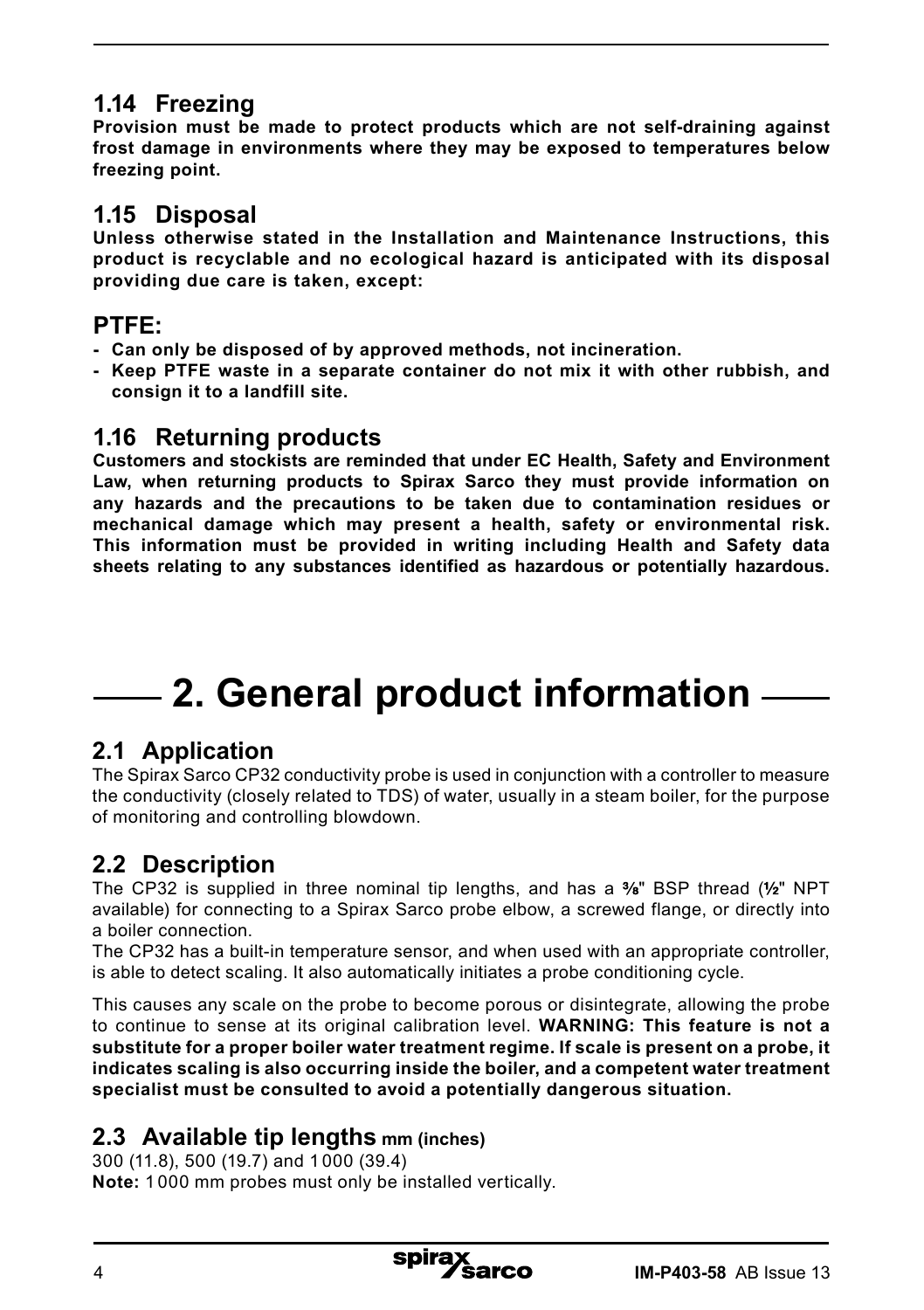

**Fig. 1**

# **2.4 Pressure/temperature limits**

| Maximum boiler pressure              | 32 bar q        | $(464 \text{ psi } q)$ |
|--------------------------------------|-----------------|------------------------|
| <b>Maximum operating temperature</b> | $239^{\circ}$ C | $(462^{\circ}F)$       |
| Maximum ambient temperature          | $55^{\circ}$ C  | $(131^{\circ}F)$       |

# **2.5 Technical data**

| Minimum tip distance from boiler tubes                | $10 \text{ mm}$         | (3/8")   |
|-------------------------------------------------------|-------------------------|----------|
| Minimum immersion depth (vertically installed probes) | 100 mm                  | (4"      |
| Maximum cable length (probe to controller)            | $100 \text{ m}$         | (330 ft) |
| <b>Minimum conductivity</b>                           | 10 $\mu$ S/cm or 10 ppm |          |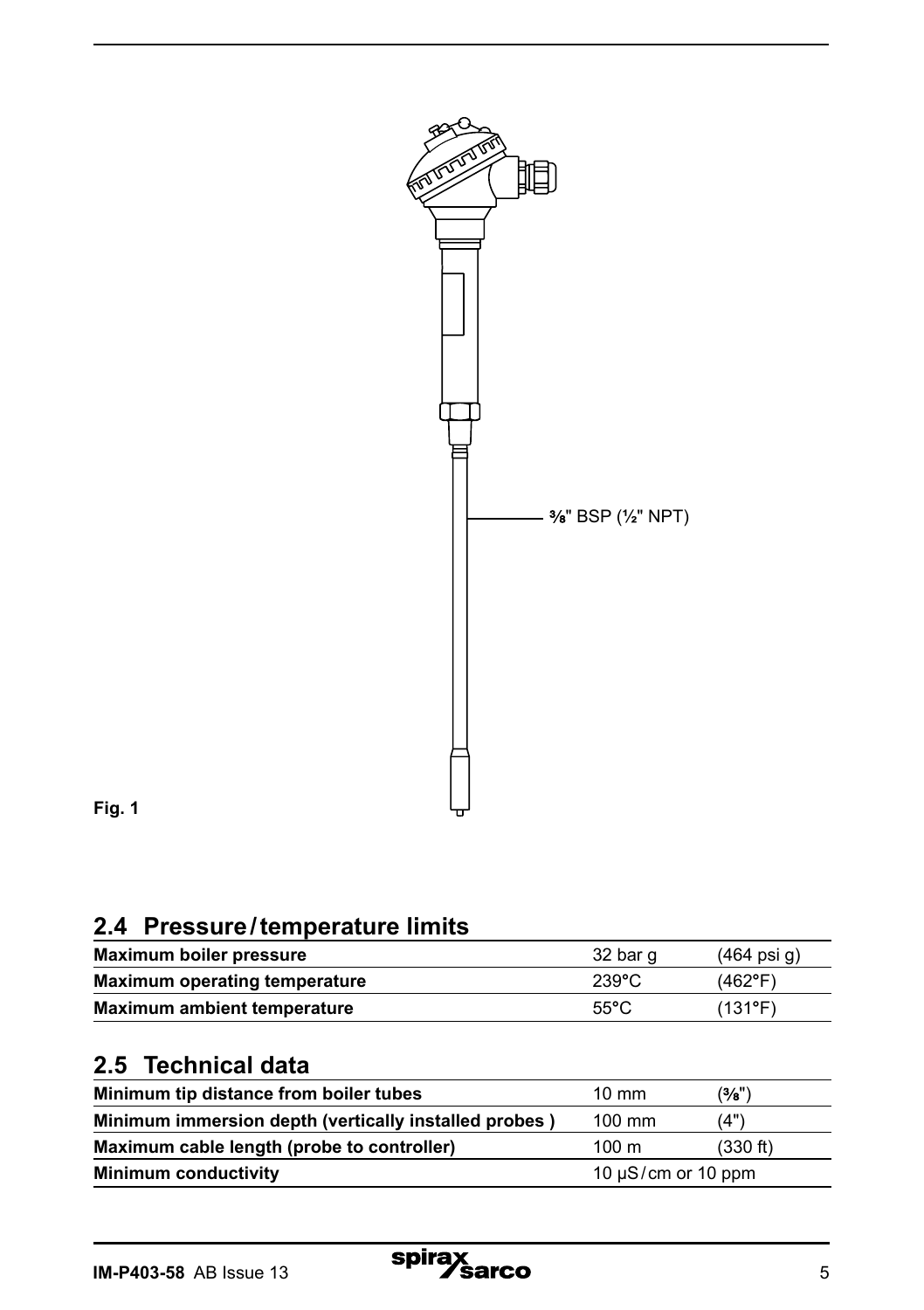# **3. Installation**

The CP32 is supplied in nominal tip lengths of 300, 500, or 1000 mm, (12", 20" and 39") and cannot be cut to length.

300 mm and 500 mm probes can be installed vertically or horizontally.

**CAUTION: 1000 mm probes must be installed vertically only.** 

**WARNING: Do not install the probe outdoors without additional weather protection.**

**WARNING: The boiler must be depressurised and vented to atmosphere before installation of the probe. Wherever possible the boiler manufacturer must be consulted for advice on the positioning of the probe and the optimum TDS level.**

# **Always install the probe:**

- **-** In a position where it can sense the conductivity of the boiler water.
- **-** As far away from the feedwater inlet as possible.
- **-** As near to the centre line of the boiler as possible. This lowers the risk of it being in the steam bubbles normally found towards the top of the boiler, or in the higher concentration of suspended solids found at the bottom of the boiler.

**Note:** The tip of the probe must be 10 mm ( $\frac{3}{8}$ ") away from any boiler tubes and project at least 55 mm (2%") into the boiler. It may be necessary to make up a stand-off for certain installations in order to achieve these measurements. Vertically installed probes must be immersed to a minimum depth of 100 mm (4").



**Fig. 2 Installation diagram**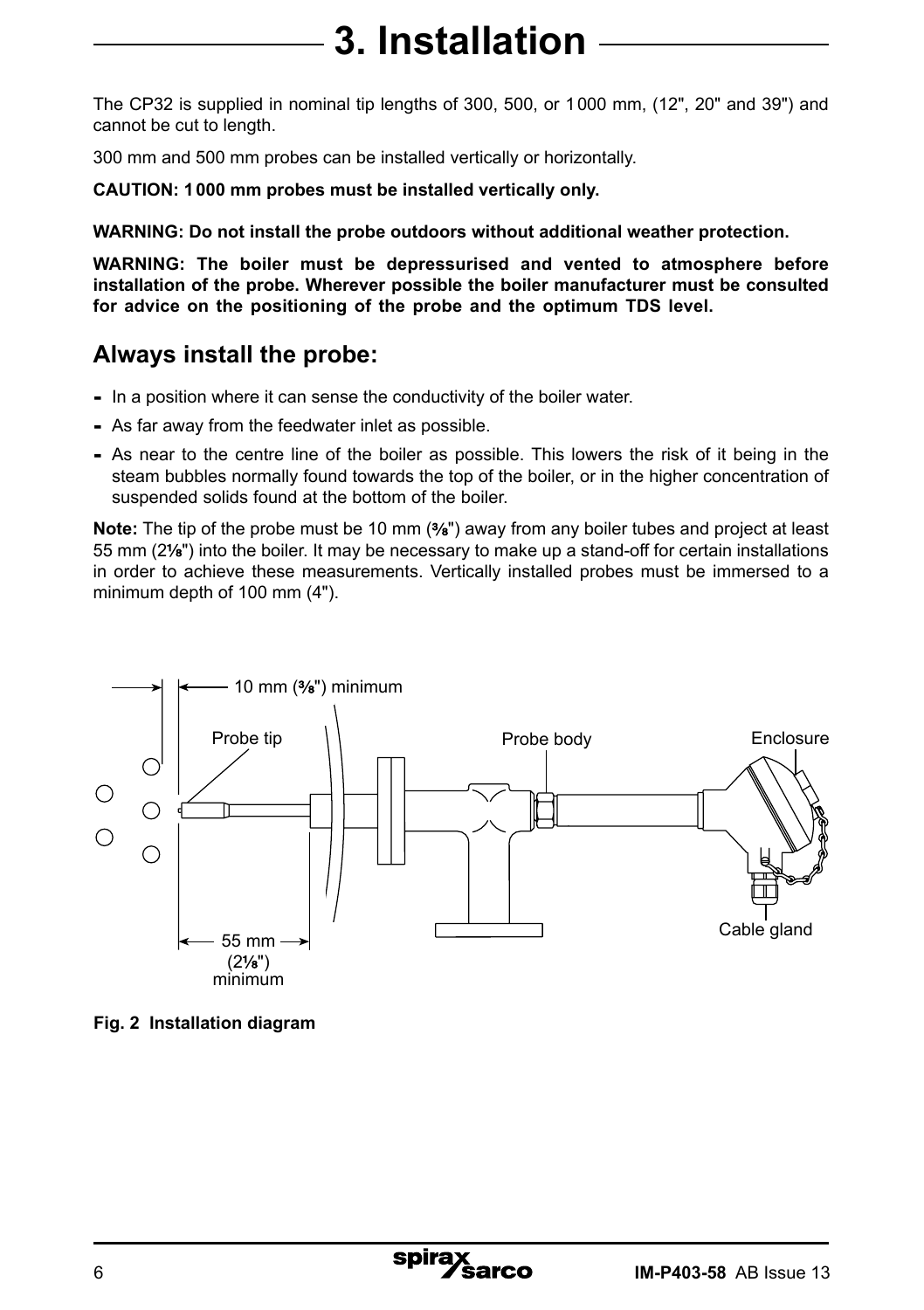# **Install the probe as follows:**

- **-** Ensure male and female threads are in good condition.
- **-** Use up to three turns (no more) of PTFE thread sealing tape on the probe thread. **WARNINGS: Do not use excessive tape. Do not use paste type jointing compound.**
- **-** Fit and tighten the probe by hand initially. Use a suitable spanner to tighten the probe.
- **-** Due to the nature of a taper/parallel joint it is not possible to recommend tightening torque figures.
- **-** Do not overtighten there should always be visible thread on the probe. **Note:** The probe thread will not 'bottom out' (i.e. probe body hexagon contacts the face of the female screwed connection), unless there is excessive wear or an out-of-tolerance female thread, in which case it will be necessary to replace or re-work the flange or connection.
- **-** Take care not to damage the probe insulation sleeve when fitting the probe to the boiler.

## **Subsequent removal and refitting:**

**WARNING: Ensure boiler or vessel is depressurised and vented to atmosphere before attempting to unscrew or remove the probe.**

- **-** Always use the correct size spanner.
- **-** Inspect male and female threads for signs of damage, which may have occurred through overtightening, leading to torn threads or even localised cold welding (galling/picking up).
- **-** If damage has occurred replace the probe.
- **-** Check that the probe insulation is not torn or damaged.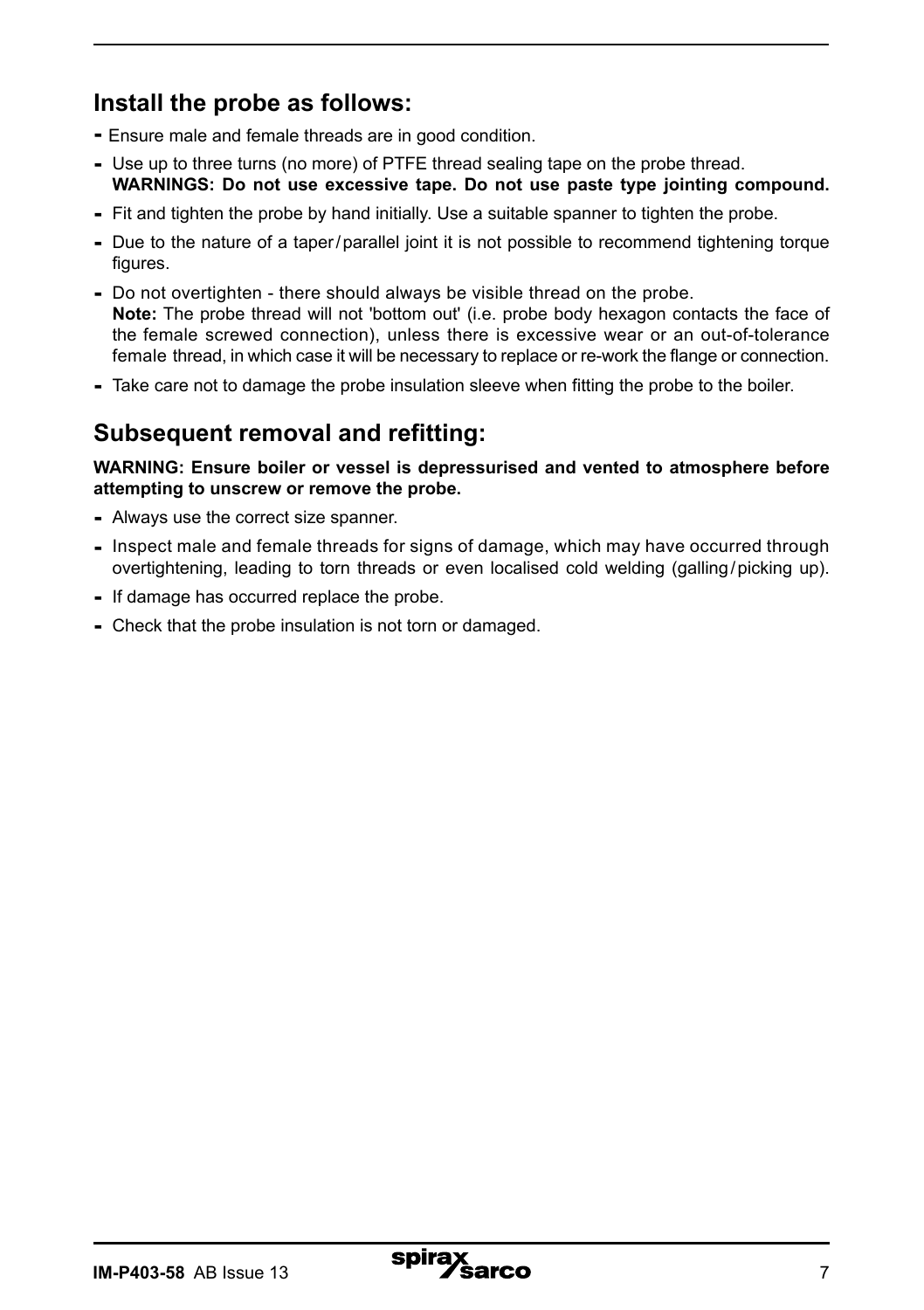# **4. Wiring diagrams**

Cabling should be installed in accordance with BS 6739 - Instrumentation in Process Control Systems : Installation design and practice or local equivalent. For US and Canadian installations the probe must be wired in accordance with the National and Local Electrical Code (NEC) or the Canadian Electrical Code (CEC). The UL product must be powered by either a NEC Class 2 power source, NEC Limited Power source (LPS) or a UL / IEC 61010-1 limited energy circuit. An 8-way terminal block is provided in the terminal head to simplify wiring.

Wiring should be carried out using 7 core, 1 mm**²** (18 AWG), high temperature screened cable, with a maximum length of 100 metres (330 ft). Pirelli FP 200 or Delta Crompton Firetuf OHLS are two suitable types for the standard CP32.

For US and Canadian installations, Class 1 screened cable with a suitable temperature rating (75**°**C / 167**°**F minimum) must be used for the wiring.

Connect the wiring and screens as shown in the diagrams below.

**Caution: Do not connect any wires to the smaller (five-way) terminal block, as it houses the very fine wiring from the probe which could be easily damaged in attempting to connect additional wires.**



**Fig. 3 Wiring layout**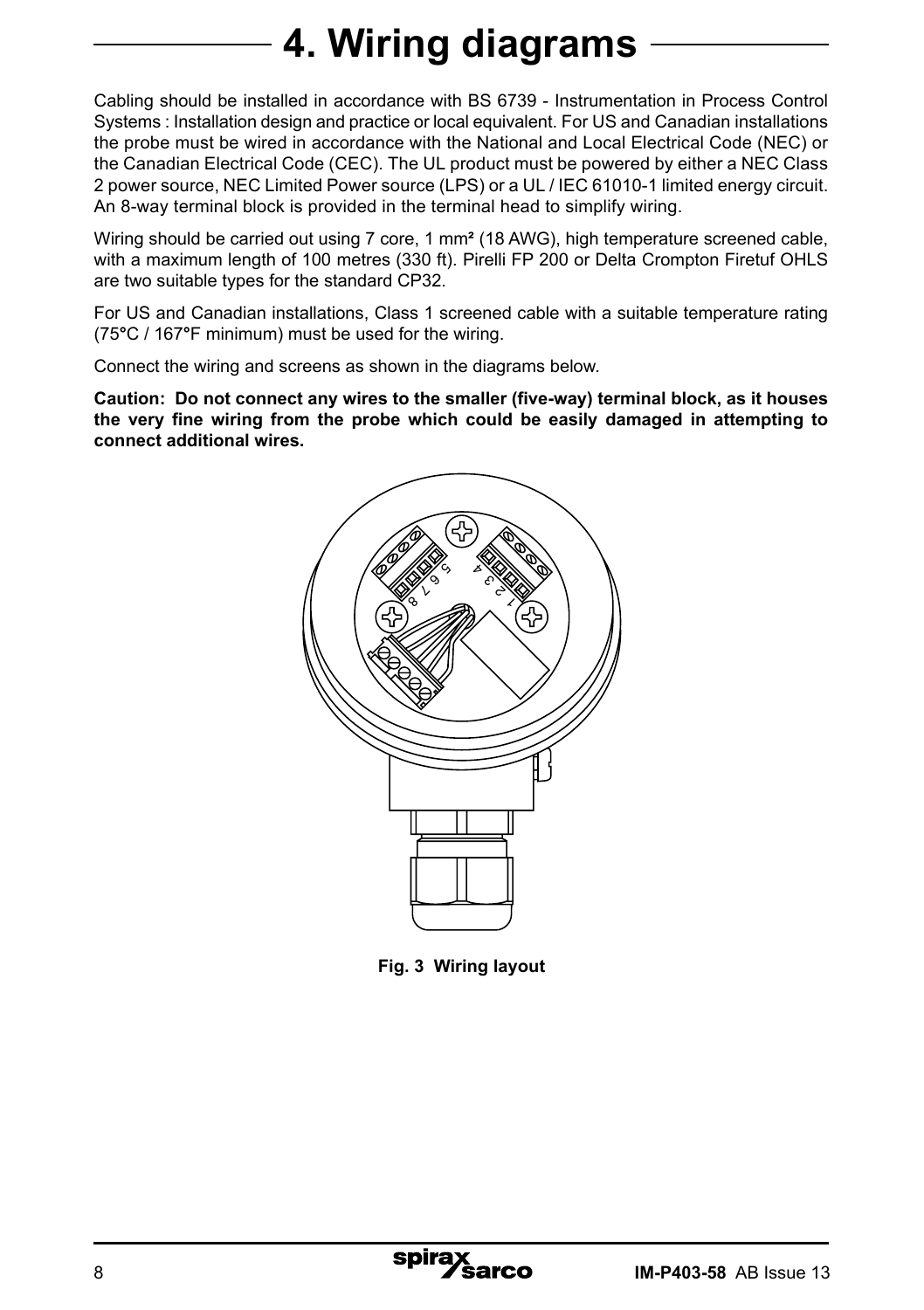



**Fig. 5 Wiring diagrams**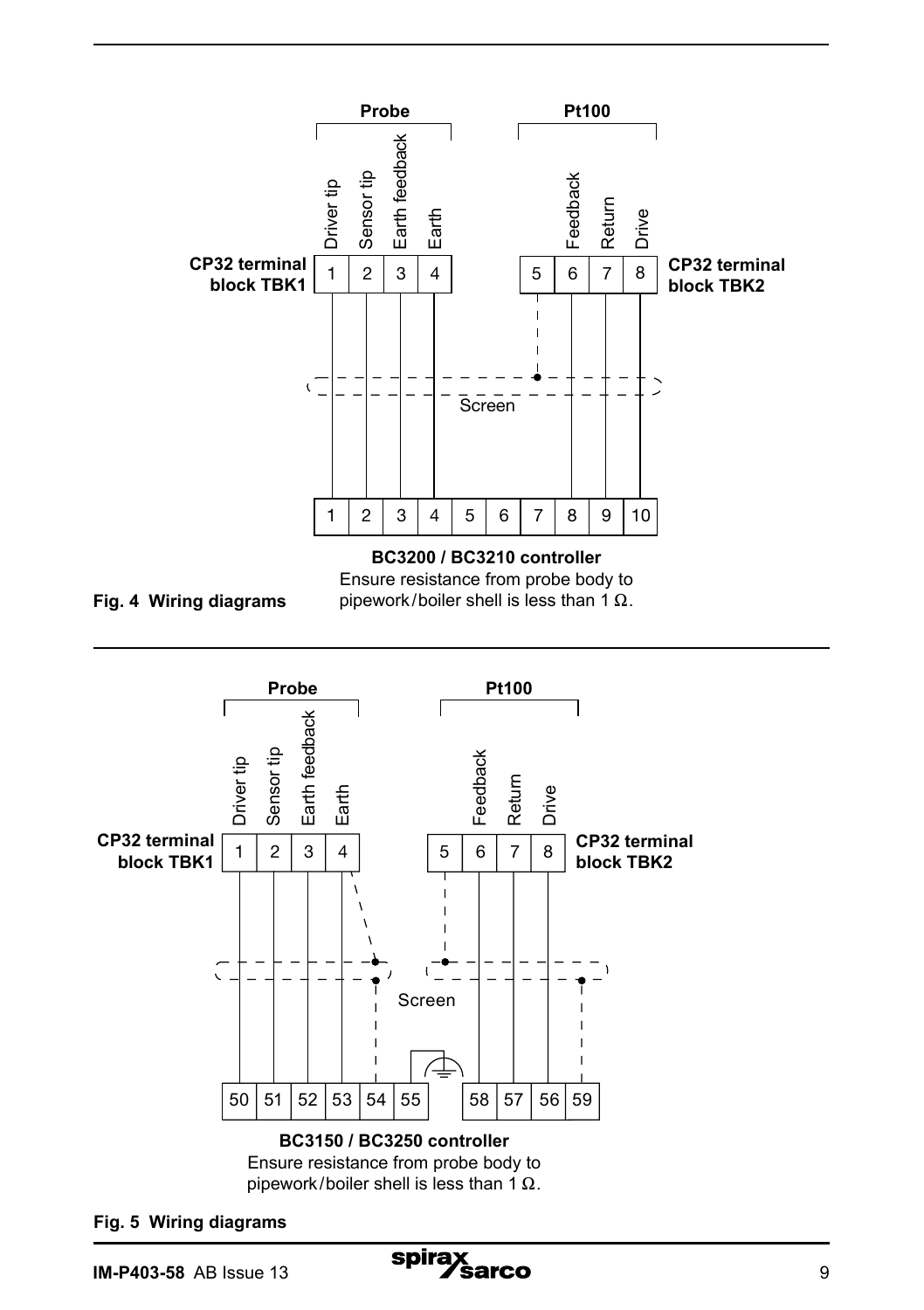# **5. Maintenance**

The probe does not normally need regular maintenance. Remove, clean, and check the probe annually.

We also recommend that if the controller ever indicates a fault condition for over 12 hours that it is removed, checked, and cleaned.

If scale should start to form on the probe, then it will normally be removed/made conductive by the automatic conditioning system. However, this system is not a substitute for adequate water treatment. It is still possible that under very severe conditions the probe may need extra cleaning.

# **To clean the probe tip manually**

**Probe body cleaning instructions -** Use a cloth dampened with tap / de-ionised water or isopropyl alcohol. Use of other cleaning materials could damage the product and invalidate the warranty.

**Caution:** The probe contains no user-serviceable components - any attempt to dismantle the unit will result in permanent damage.

**Remove the probe and clean with a wet cloth**. For hard scale, fine wet-or-dry paper (600 grit maximum coarseness) may be used on the tip. **Do not use abrasives on the sleeve**. If excessive corrosion occurs at the probe tip, it may be necessary to replace the probe.

**Refit the probe** using PTFE tape rather than paste-type compound. See Section 3 'Installation'.

# **6. Spare parts**

There are **no available spare parts** for this product.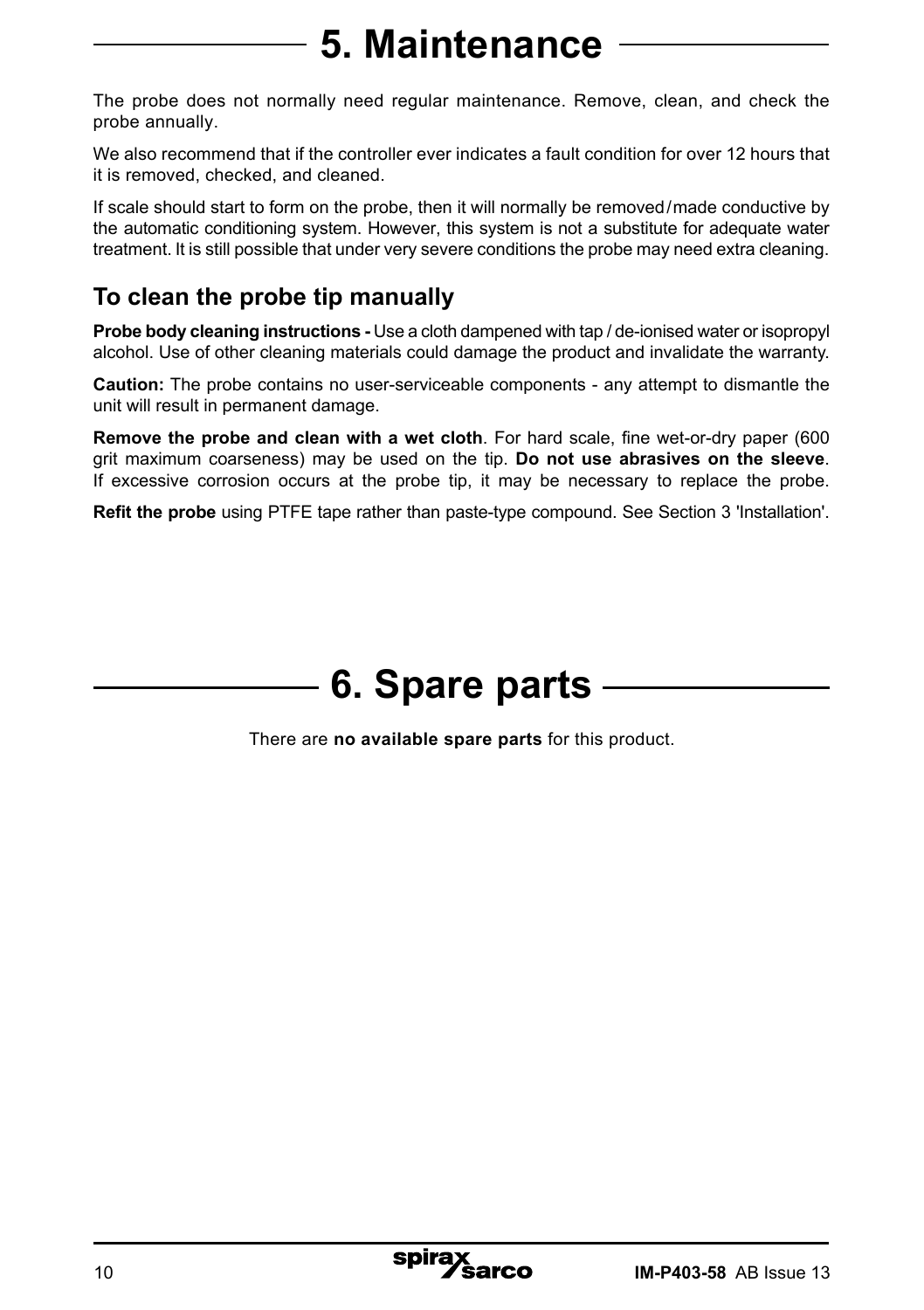# **7. Fault finding**

Problems experienced during commissioning are often found to be due to incorrect wiring or setting up, so we recommend that a thorough check is first carried out.

#### **Checking probe condition using the probe cell constant:-**

The BC3200, BC3210 or BC3250 controllers have a facility which allows the condition of the probe driver tip to be checked without removing the probe from the boiler. This is done by calculating an approximation of the probe cell constant, an indication of the probe condition.

A probe driver tip which is functioning correctly without excessive scaling will have a cell constant of between 0.2 and 0.6. See the 'Fault finding' Section of the BC3200, BC3210 or BC3250 Installation and Maintenance Instructions for details.

The **sensor tip condition** cannot be checked by using either one of the following blowdown controllers BC3200, BC3210 or BC3250: but it **can be checked by using the MS1 conductivity meter**.

#### **Checking the probe condition using the MS1:-**

The condition of an installed probe can be checked by using a Spirax Sarco MS1 conductivity meter and its extension lead.

#### **Driver tip:**

- **-** Connect the MS1 extension lead between terminal 1 and terminal 3.
- **-** Use the reading to calculate the driver tip cell constant as described in the MS1 instructions. A cell constant in the region of 0.2 to 0.6 would indicate that the probe is working correctly. A high figure indicates that the probe is scaled.

#### **Sensor tip:**

**-** As for driver tip, but connect the MS1 between terminals 2 and 3. A sensor tip cell constant of 0.2 to 0.6 is normal, but a figure up to 0.8 is satisfactory.

#### **Pt100 resistance check:**

- **-** The power must be off for this check.
- **-** Measure the resistance between terminal 7 and terminal 8. A conventional ohm meter may be used for this test. Resistance should be between 100 ohms (0**°**C / 32**°**F) and 168 ohms (180**°**C / 356**°**F). Terminal 3 should be earthed to the probe body.